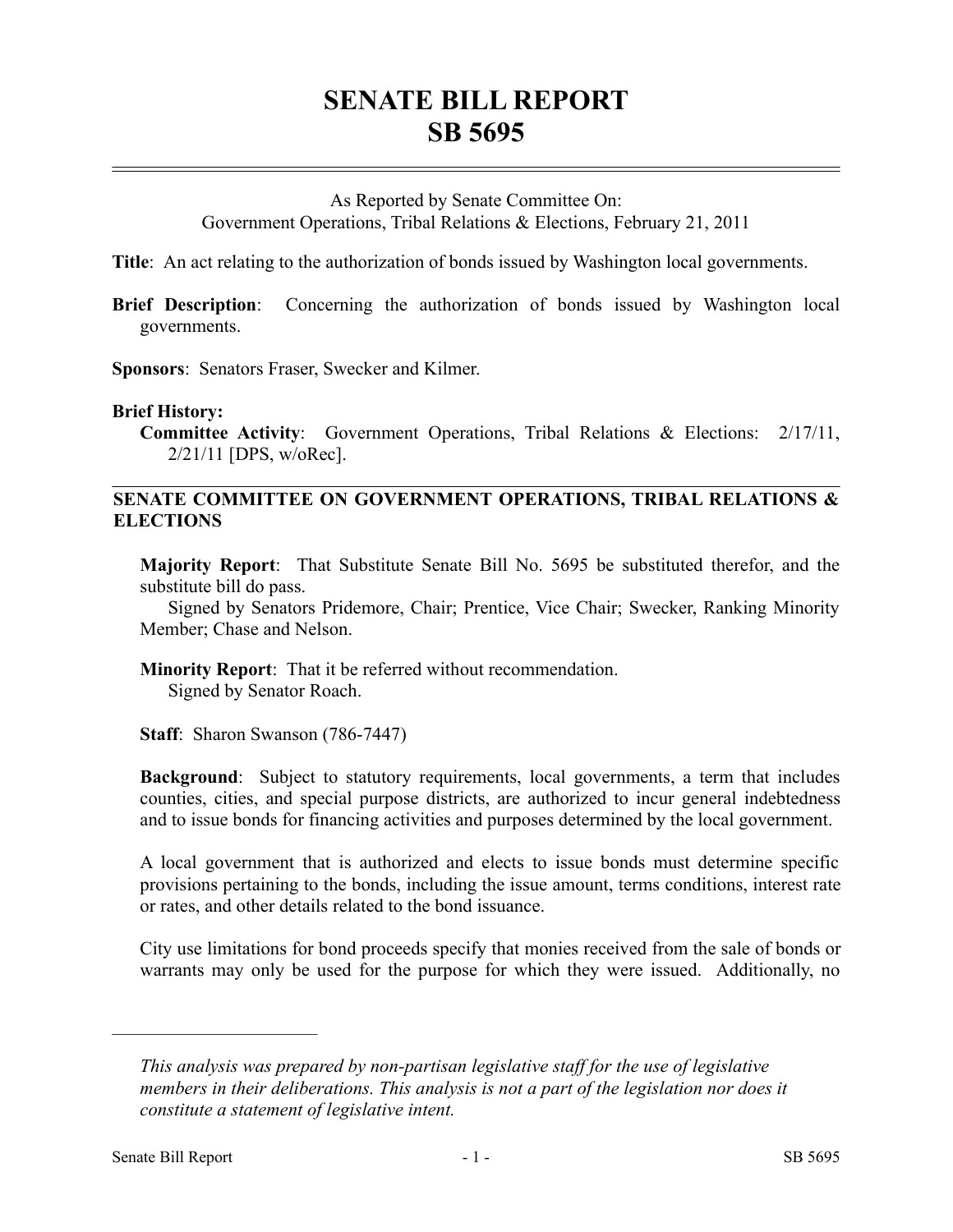expenditure of the proceeds may be made for that purpose until the bonds have been duly authorized.

If any unexpected fund balance remains from the proceeds after the accomplishment of the purpose for which they were issued, the remaining funds must be used for the redemption of the bond or warrant indebtedness. If a city or town budget contains an expenditure program to be financed from a bond issue that has not been authorized, the city or town is prohibited from making or incurring a related expenditure until the bonds have been duly authorized.

**Summary of Bill (Recommended Substitute)**: If an ordinance or resolution approving the issuance of bonds authorizes an officer or employee of the local government to serve as its designated representative and to accept, on behalf of the local government, an offer to purchase those bonds, the acceptance of the offer by the representative must be consistent with the terms of the ordinance or resolution.

The ordinance or resolution approving the issuance of bonds must establish specific provisions related to the bonds, including the issue amount, date or dates, denominations, and other terms and conditions considered appropriate by the issuing local government.

City use limitations for bond proceeds are modified to allow expenditures of bonds proceeds prior to the bonds being duly authorized. Additionally, if any unexpected fund balance remains from the proceeds after the accomplishment of the purpose for which they were issued, the remaining funds must be used for principal of or interest on the indebtedness, consistent with applicable federal tax law.

If a city or town budget contains an expenditure program to be partially or wholly financed from a bond issue that has not been authorized, the city or town is authorized to make or incur expenditures of amounts anticipated to be reimbursed with the proceeds from the issuance and sale of the bonds, consistent with any applicable federal tax law requirements.

A general indemnification clause is included. All bonds previously issued and any reimbursement previously made with bond proceeds by a local government that are consistent with specific provisions are validated, ratified, and confirmed.

**EFFECT OF CHANGES MADE BY GOVERNMENT OPERATIONS, TRIBAL RELATIONS & ELECTIONS COMMITTEE (Recommended Substitute)**: The substitute removes the requirement that a non-charter county have as a designated representative the county treasurer, and adds clarification that a county designating a representative must act consistent with the approved county debt policy.

**Appropriation**: None.

**Fiscal Note**: Not requested.

**Committee/Commission/Task Force Created**: No.

**Effective Date**: Ninety days after adjournment of session in which bill is passed.